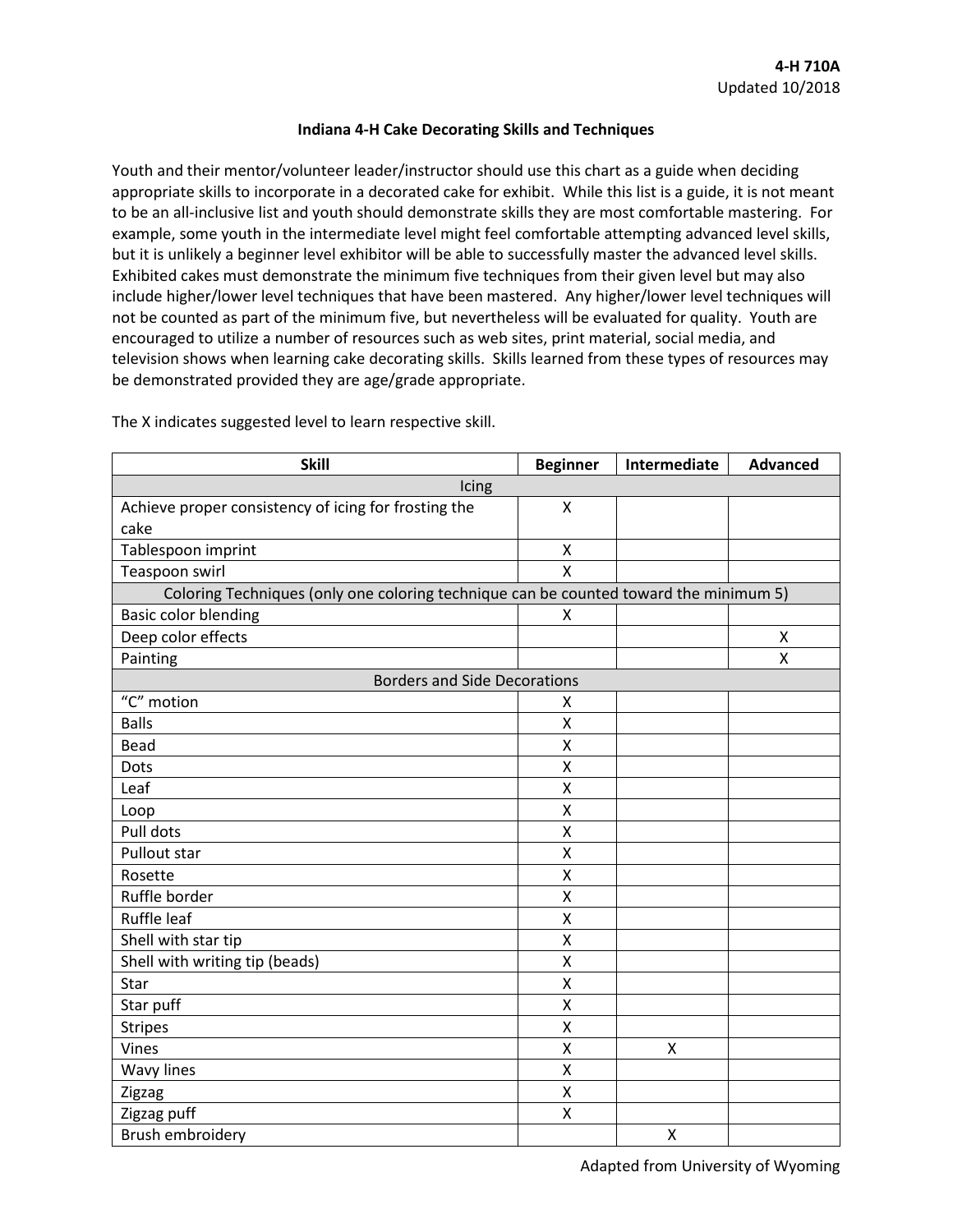| "e" motion                                      |                    | Χ                  |        |  |  |
|-------------------------------------------------|--------------------|--------------------|--------|--|--|
| $\overline{\text{``S''}}$ scroll                |                    | Χ                  |        |  |  |
| Horizontal "C"                                  |                    | X                  |        |  |  |
| Plume                                           |                    | Χ                  |        |  |  |
| Puff                                            |                    | X                  |        |  |  |
| Reverse shell                                   |                    | Χ                  |        |  |  |
| Ribbon                                          |                    | Χ                  |        |  |  |
| Rope                                            |                    | X                  |        |  |  |
| Ruffle                                          |                    | Χ                  |        |  |  |
| Zigzag puff                                     |                    | X                  |        |  |  |
| <b>Combination Borders and Side Decorations</b> |                    |                    |        |  |  |
| Leaf and drop flower                            | Χ                  |                    |        |  |  |
| Rosette and star                                | X                  |                    |        |  |  |
| Shell and flute                                 | X                  |                    |        |  |  |
| "S" scroll and drop flower                      |                    | Χ                  |        |  |  |
| Dot and heart                                   |                    | X                  |        |  |  |
| Puff and drop flower                            |                    | X                  |        |  |  |
| Shell puff and ruffle or zigzag                 |                    | X                  |        |  |  |
| <b>Basket weave</b>                             |                    | X                  | Χ      |  |  |
| Bow trimmed strings                             |                    |                    | Χ      |  |  |
| Crown                                           |                    |                    | X      |  |  |
| Drop strings                                    |                    |                    | X      |  |  |
| Fleur-de-lis                                    |                    |                    | Χ      |  |  |
| Flower and vine                                 |                    |                    | X      |  |  |
| Lambeth method                                  |                    |                    | X      |  |  |
| Ribbon and ball fringe                          |                    |                    | Χ      |  |  |
|                                                 |                    |                    | Χ      |  |  |
| Ribbon swag<br>Shirred ribbon and shell         |                    |                    | X      |  |  |
|                                                 |                    |                    |        |  |  |
| <b>String lace</b>                              |                    |                    | Χ      |  |  |
| Triple drop strings                             |                    |                    | Χ<br>X |  |  |
| Zigzag garland and ruffle                       |                    |                    |        |  |  |
| Leaves                                          |                    |                    |        |  |  |
| Holly                                           | Χ                  | Χ                  |        |  |  |
| Plain leaf                                      | Χ                  | Χ                  |        |  |  |
| Ruffled leaf                                    | Χ                  | Χ                  |        |  |  |
| Stand up leaf                                   | $\mathsf{X}$       | $\pmb{\mathsf{X}}$ |        |  |  |
| Violet leaf                                     |                    | Χ                  |        |  |  |
|                                                 |                    |                    |        |  |  |
| Flowers                                         |                    |                    |        |  |  |
| Drop flowers, one squeeze star                  | Χ<br>X             |                    |        |  |  |
| Drop flowers, swirl                             |                    |                    |        |  |  |
| Free hand (star tip)                            | Χ                  |                    |        |  |  |
| Petals                                          | Χ                  |                    |        |  |  |
| Ribbon rose                                     | X                  |                    |        |  |  |
| Rosette                                         | $\pmb{\mathsf{X}}$ |                    |        |  |  |
| Rosette with star center                        | $\mathsf{X}$       |                    |        |  |  |
| Shaggy mum                                      | X                  |                    |        |  |  |
| Star puffs                                      | X                  |                    |        |  |  |
| <b>Stars</b>                                    | Χ                  |                    |        |  |  |
| Variety (writing tip)                           | X                  |                    |        |  |  |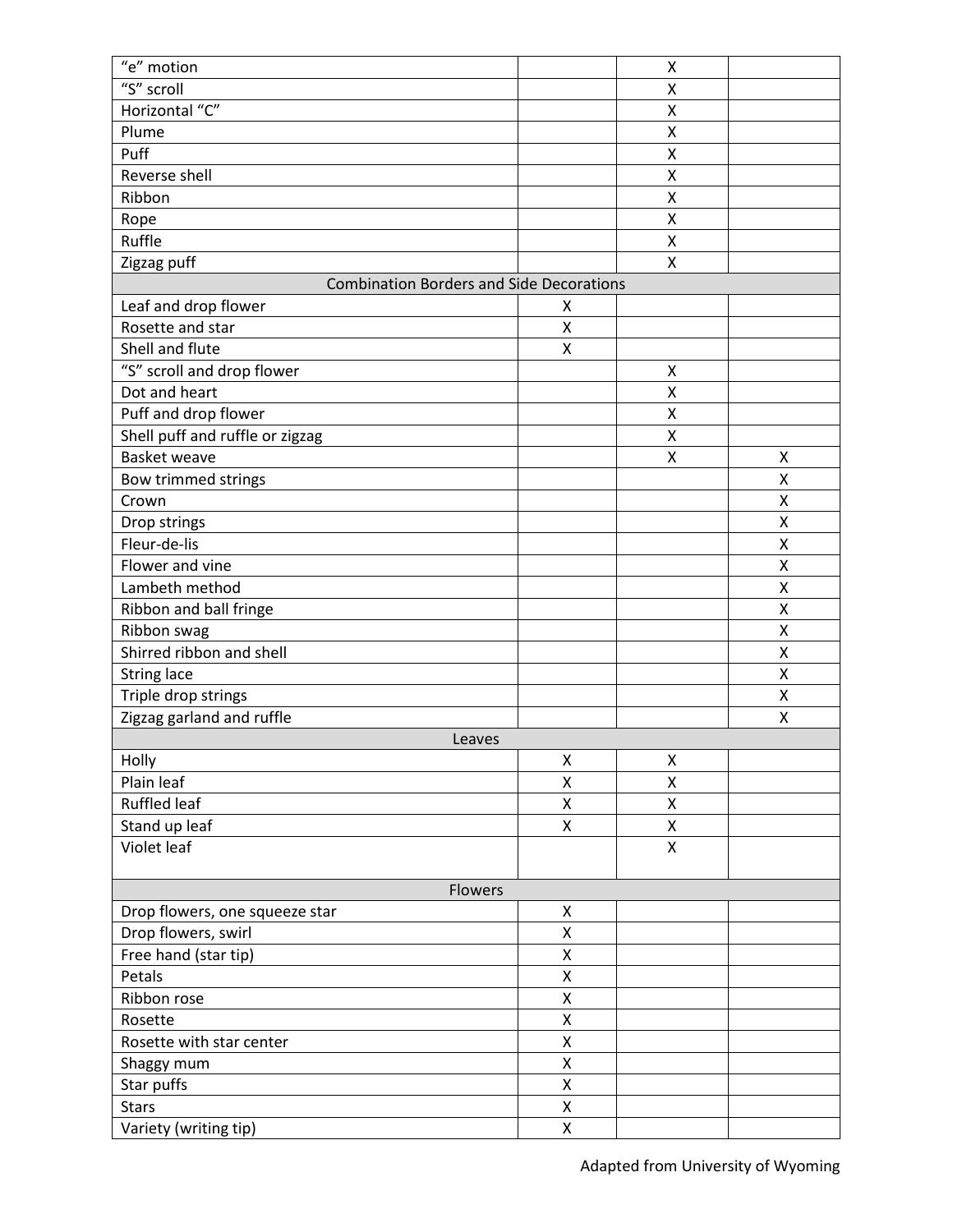| Zinnia                                                                       | Χ                  |        |        |
|------------------------------------------------------------------------------|--------------------|--------|--------|
| Rosebud                                                                      | Χ                  | Χ      |        |
| Sweet pea                                                                    | X                  | X      |        |
| <b>Bleeding heart</b>                                                        |                    | X      |        |
| Half carnation                                                               |                    | X      |        |
| Half rose                                                                    |                    | Χ      |        |
| Lilly of the valley                                                          |                    | X      |        |
| Other flat surface flowers                                                   |                    | X      |        |
| Apple blossom                                                                |                    | Χ      | Χ      |
| Aster                                                                        |                    | Χ      | X      |
| <b>Bachelor button</b>                                                       |                    | X      | X      |
| Brown-eyed susan - daisy variation                                           |                    | X      | X      |
| Chrysanthemum                                                                |                    | Χ      | Χ      |
| Daffodil and jonquil                                                         |                    | Χ      | Χ      |
| Daisy                                                                        | $\pmb{\mathsf{X}}$ | X      | X      |
| Dogwood                                                                      |                    | Χ      | Χ      |
| Forget-me-not                                                                |                    | X      | Χ      |
| <b>Full carnation</b>                                                        |                    | X      | X      |
| Narcissus                                                                    |                    | X      | X      |
|                                                                              |                    |        |        |
| Pansy<br>Poinsettia                                                          |                    | Χ<br>Χ | Χ<br>X |
|                                                                              |                    | X      | Χ      |
| Poppy                                                                        |                    |        |        |
| Rose                                                                         |                    | Χ      | Χ      |
| Sunflower                                                                    | X                  | Χ      | X      |
| Violet                                                                       |                    | X      | X      |
| Wild rose                                                                    |                    | Χ      | Χ      |
| Other flat flower nail                                                       |                    | Χ      | Χ      |
| Bluebell                                                                     |                    |        | X      |
| California poppy                                                             |                    |        | X      |
| Easter lily                                                                  |                    |        | Χ      |
| Morning glory                                                                |                    |        | X      |
| Nasturtium                                                                   |                    |        | Χ      |
| Petunia                                                                      |                    |        | X      |
| Other lily nail flowers                                                      |                    |        | X      |
| Lettering (only one lettering technique can be counted toward the minimum 5) |                    |        |        |
| Dots                                                                         | X                  |        |        |
| Lettering forms - fill in with dots or lines                                 | Χ                  | Χ      |        |
| Printing                                                                     | $\mathsf{X}% _{0}$ | X      | X      |
| Script (cursive)                                                             |                    | Χ      | Χ      |
| <b>Special Effects</b>                                                       |                    |        |        |
| Combing                                                                      | Χ                  |        |        |
| Grass, fur or hair                                                           | Χ                  | X      |        |
| Outline and star fill in                                                     | Χ                  |        |        |
| Paper pattern                                                                | Χ                  |        |        |
| Star filled pattern                                                          | Χ                  |        |        |
| <b>Stencil applications</b>                                                  | Χ                  | Χ      |        |
| Color striping - either brush or spatula                                     | Χ                  | Χ      |        |
| Color flow                                                                   |                    | Χ      |        |
| Comelli lace                                                                 |                    | Χ      |        |
| Figure piping                                                                |                    | Χ      |        |